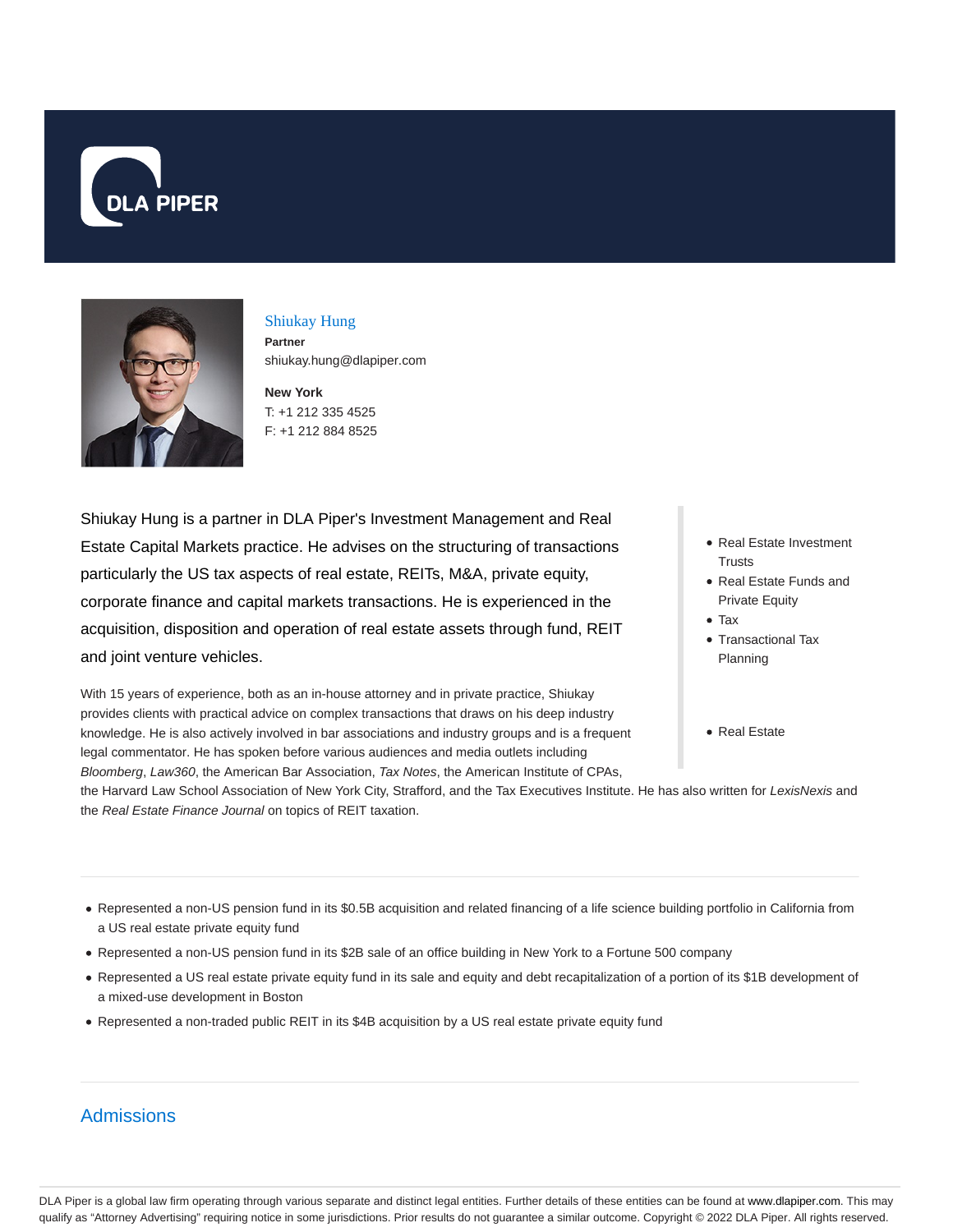New York

# **Recognitions**

Shiukay is recognized by The Legal 500 USA 2022 in the area of Real Estate Investment Trusts (REITs). Clients say:

- "Shiukay has years of experience and great insights in dealing with REITs. He is a deep thinker that was always willing to help solve difficult questions, and constantly producing publication to help clients and peers navigate complex REIT rules. I have in many occasion inquired Shiukay on various issues I have encountered in transactions involving REITs and have always be very grateful for Shiukay's advice."
- Shiukay is "top-notch in tax knowledge, razor-sharp in thinking, and is able to explain tax issues to you in such a way that makes you feel you're smarter than you actually are."
- "The DLA REIT practice in NY is anchored by Shiukay Hung who is one of the premier REIT tax practitioners in the country. He is practicable, easy to work with and given his extensive REIT knowledge finds solutions to problems before they even arise."
- "I enjoy working with Shiukay Hung who is experienced and practical."

### **Education**

- LL.M., Harvard Law School
- J.D., University of British Columbia
- B.Sc., University of British Columbia

## **Memberships**

- Board member, Harvard Law School Association of New York City
- Member, New York Committee of Realty Trust Lawyers

### INSIGHTS

## **Publications**

**What are NAV REITs? Answers to some frequently asked questions**

9 May 2022

Relatively greater price stability enables NAV REITs to serve as a vehicle to reduce risk in a diversified portfolio.

**IRS Partially Revokes Previously Issued Private Letter Ruling on Percentage Rent**

11 March 2022 A Practical Guidance Practice Note from LexisNexis.

**IRS partially revokes previously issued private letter ruling on percentage rent**

#### 15 February 2022

Where is the line between "adjusted revenue" and "income"? The IRS shares its view with taxpayers and the REIT industry in the context of percentage leases.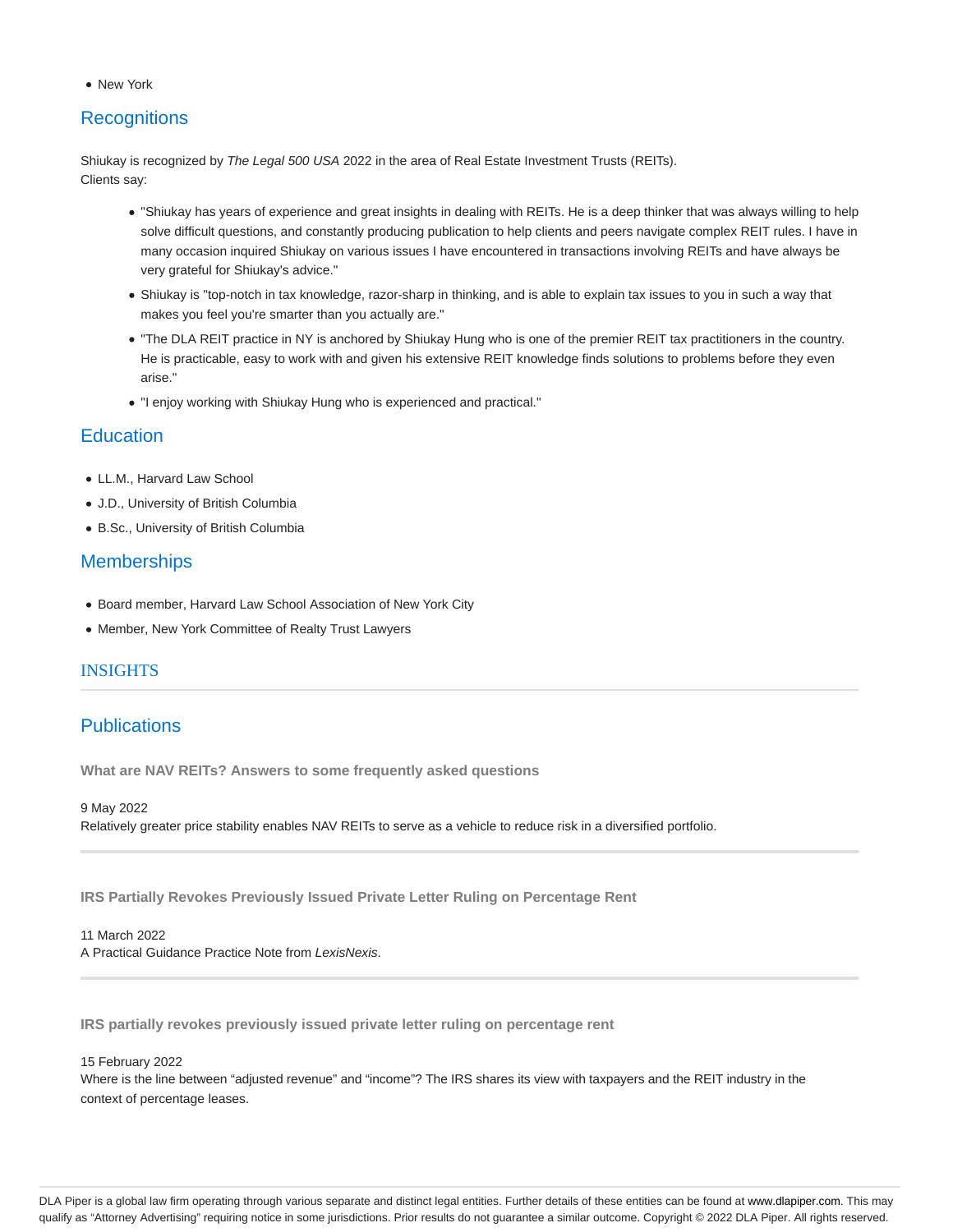- Co-author, "IRS Partially Revokes Previously Issued Private Letter Ruling on Percentage Rent," LexisNexis Practical Guidance, March 2022
- Co-author, "To Rely or Not to Rely? Sub-Regulatory Tax Guidance in Turbulent Times," Tax Executive, January/February 2021
- Co-author, "Final Regulations Clarify the Definition of 'Real Property' Under the REIT Rules," the Real Estate Finance Journal, January 2017

#### **Events**

### Previous

**Advanced tax strategies in structuring private equity and real estate investment funds**

24 March 2022 Webinar

**TEI New York Chapters 58th Annual Tax Symposium - Federal Tax Session**

6 December 2021 | 10:00 am - 12:00 pm EST **Webinar** 

- Panelist, "Advanced Tax Strategies in Structuring Private Equity and Real Estate Investment Funds: Balancing Competing Interests," Strafford, March 2022
- Moderator, "Important Trends in COVID-Era M&A Transactions," Tax Executives Institute, March 2021
- Moderator, "2021 Tax Roundtable: Changes in Tax Laws Under the Biden Administration," Harvard Law School Association of New York City, February 2021
- Moderator, "Select 2020 Federal Income Tax Developments and Outlook for 2021," Tax Executives Institute, December 2020
- Moderator, "Every 10 Years I Have to Relearn Section 382," Tax Executives Institute, November 2020
- Moderator, "To Rely or Not to Rely That is the Question Subregulatory Guidance in Turbulent Times," Tax Executives Institute. October 2020
- Panelist, "IRS & Treasury Panel: Partnership Reporting (Inbound)," American Bar Association, August 2020
- Panelist, "IRS & Treasury Panel: Partnership Reporting (Outbound)," American Institute of CPAs, August 2020
- Moderator, "COVID-19 Related Tax Considerations for the Real Estate Industry," Harvard Law School Association of New York City, April 2020
- Panelist, "What (Not So) Crazy Rich Asian Americans Need to Know About Qualified Opportunity Zones," National Asian Pacific American Bar Association, November 2019
- Panelist, "What the World of Accountancy Needs to Know About Blockchain and Cryptoassets," Wall Street Blockchain Alliance, November 2017

### **NEWS**

**Shiukay Hung joins DLA Piper's Finance practice in New York**

7 September 2021